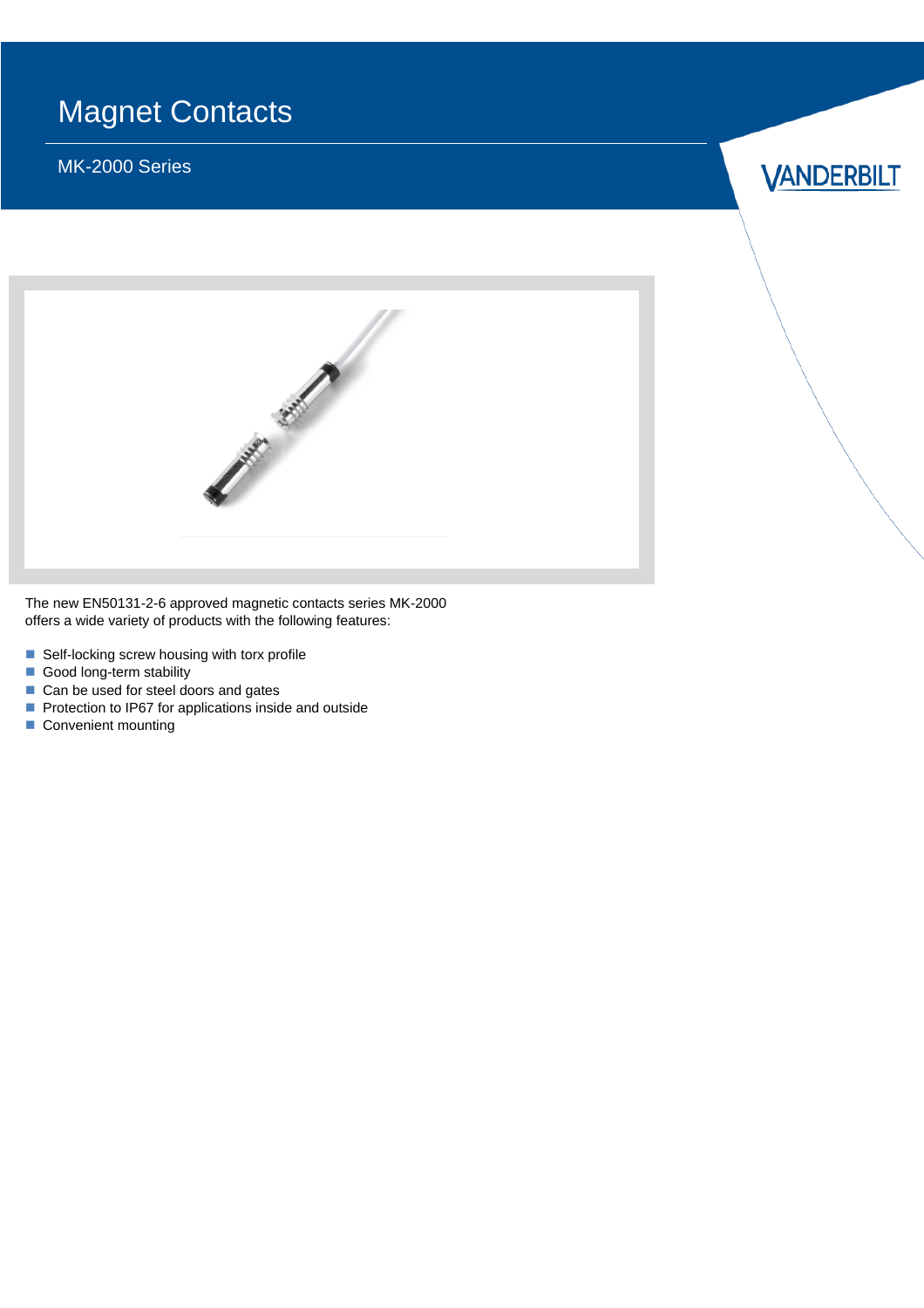### *VANDERBILT*

### Functionalities

#### **Application**

The magnetic contacts of the MK-2000 series are used in alarm signalling systems and security access control systems to protect doors, gates and windows against unauthorized opening. The extensive assortment of installation accessories permit the use of these contacts in almost any inside or outside application.

#### **Function**

The magnetic contact consists of two parts, i.e. the reed contact and a permanent magnet. The reed contact and the magnet are mounted at a defined distance on the fixed and the movable

parts of the object to be protected. The reed contact remains closed by the force field of the permanent magnet. If the distance between the reed contact and the magnet increases, the magnetic field becomes weaker in the reed contact and causes the reed contact to open and interrupt the electric circuit.

#### **Installation**

The installer must ensure that the air gap between the fixed and the moveable parts does not permit sabotage. The MK-2000 series have a self-cutting and self-locking thread, which permits direct sunk installation in wood and plastic objects

without any additional accessories. For installation a hole has to be drilled. The reed contact is screwed into the fixed part of the object to be protected, and the magnetic part is screwed into the moveable part of the object. Because of the very flexible connection cable to the contact installation is easy, even if the cables have to be bent. For use in other materials or in locations where direct use of contacts and magnets is not possible, a plastic adapter set is available, the contact can be screwed to one side and the magnet to the other.

**VANDERBILT**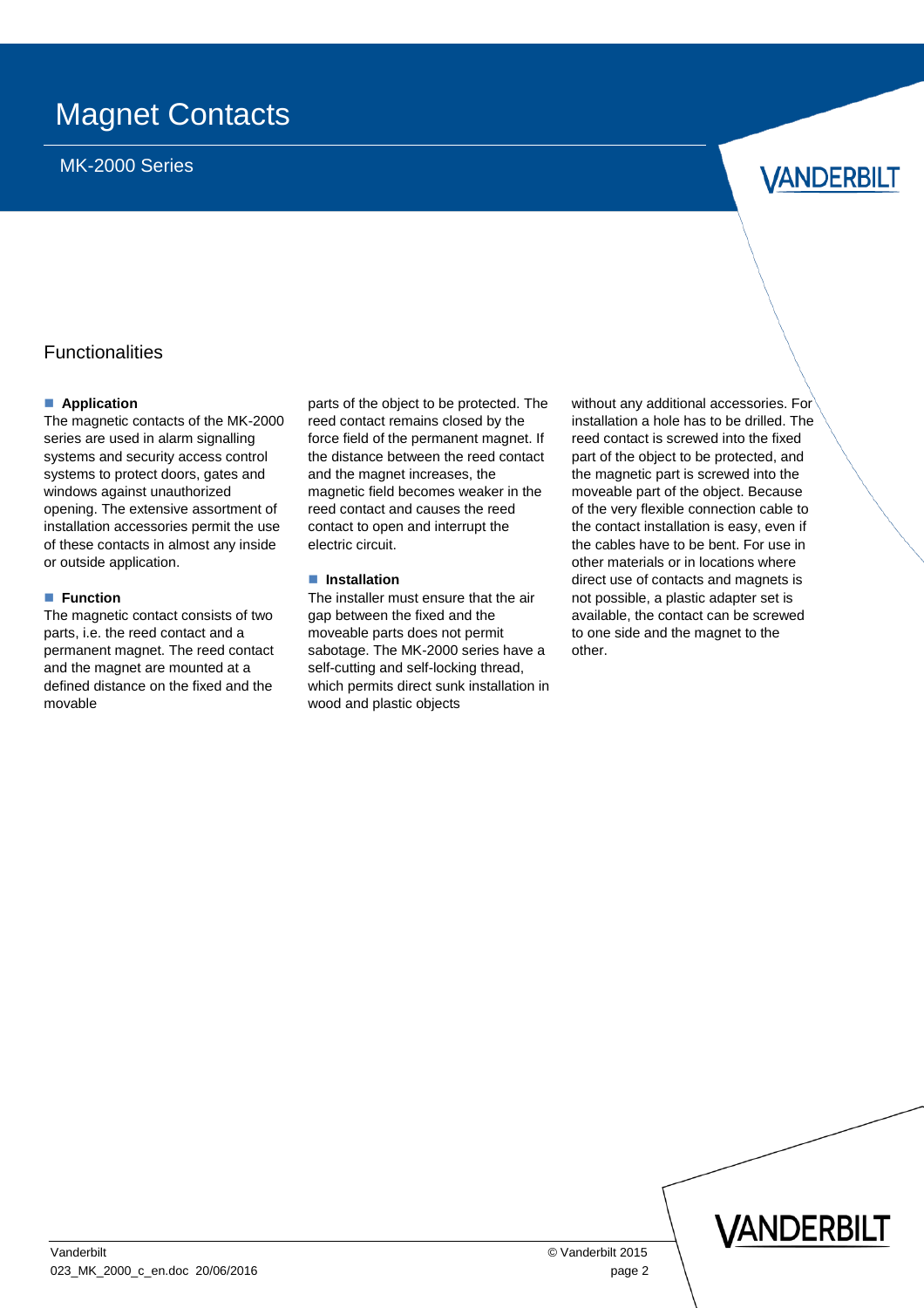MK-2000 Series

**VANDERBILT** 

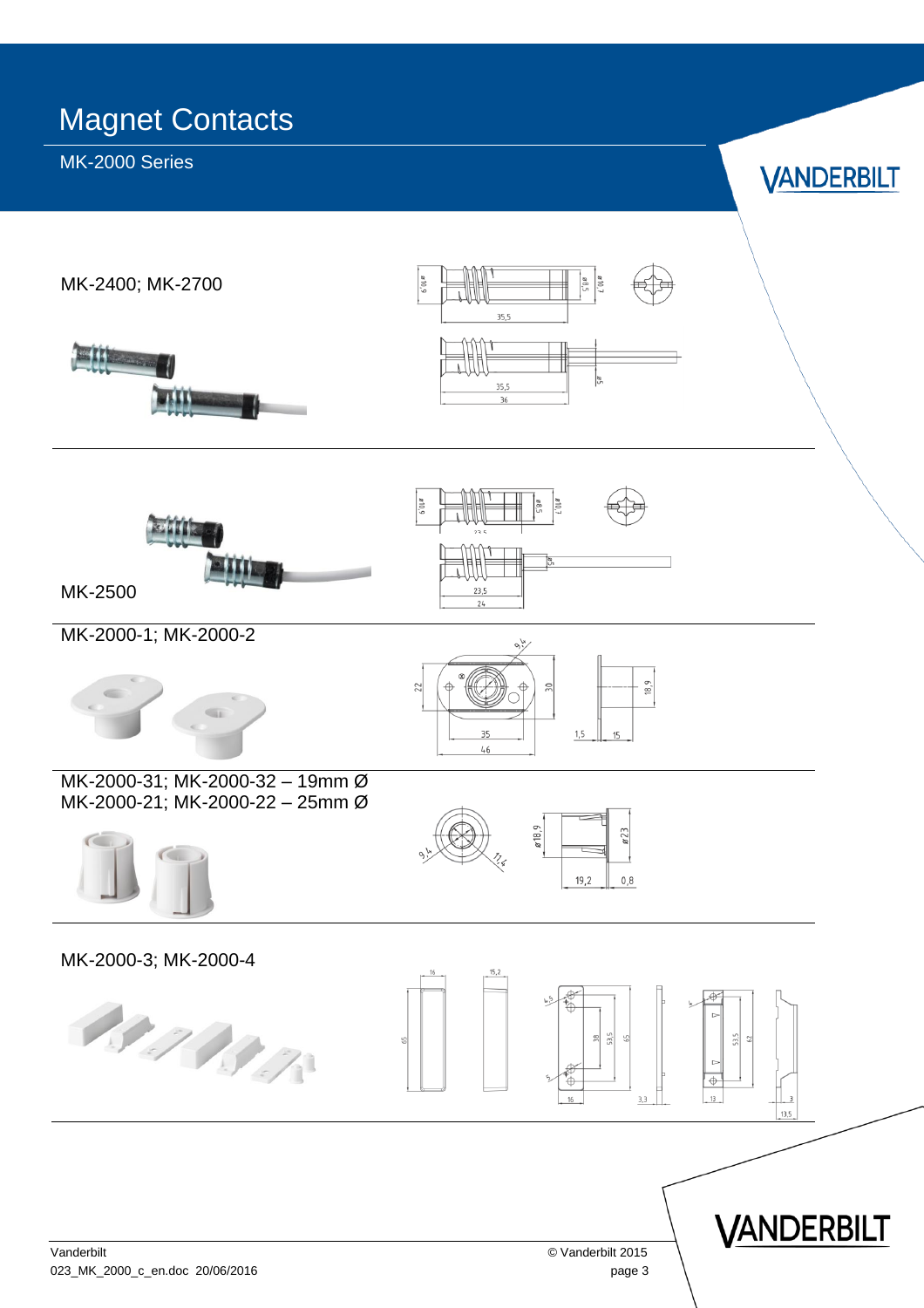### MK-2000 Series

**VANDERBILT** 

#### **Technical data**

|                                   | MK-2400, MK-2500                                                          | MK-2460                             | MK-2470                                                                                          | MK-2700                                                       | MK-2720                                    |  |
|-----------------------------------|---------------------------------------------------------------------------|-------------------------------------|--------------------------------------------------------------------------------------------------|---------------------------------------------------------------|--------------------------------------------|--|
|                                   | a <sub>2</sub><br>LK<br>a1<br>b2<br>SV<br>b1                              | a3<br>a2<br>a1<br>b2<br>SV<br>b1    | a2<br>LK1<br>a1<br>LK <sub>2</sub><br>b1<br>SV                                                   | lık.<br>b2<br>c2<br>b1/b2<br>c1                               | ட் ⊚,<br>a1<br>b2<br><b>SV</b><br>b1       |  |
| Approvals (pending) VdS Klasse B, | Gxxxxxx.<br>EN 50131-2-6, Grade 2<br>$\mathcal{P}$<br>SBSC, Larmklass 1/2 |                                     | EN 50131-2-6, Grade EN 50131-2-6, Grade Gxxxxxx<br>2<br>SBSC, Larmklass 1/2 SBSC, Larmklass 1/23 | VdS Klasse C.<br>EN 50131-2-6, Grade 3<br>SBSC, Larmklass 3/4 | EN 50131-2-6, Grade<br>SBSC, Larmklass 3/4 |  |
| Contact type                      | N/C contact                                                               | Change-over contact N/C contact     |                                                                                                  | N/C contact                                                   | Change-over contact                        |  |
| Switching capacity                | $\leq$ 10 W / VA                                                          | $\leq$ 3 W / VA                     | $\leq 10 W / VA$                                                                                 | $\leq 10 W / VA$                                              | $\leq$ 3 W / VA                            |  |
| Switching voltage                 | ≤ 100 V DC; ≤ 70<br><b>VAC</b>                                            | ≤ 30 VDC; ≤ 30 VAC ≤ 100 V DC; ≤ 70 | <b>VAC</b>                                                                                       | ≤ 100 V DC; ≤ 70<br><b>VAC</b>                                | ≤ 30 VDC; ≤ 30 VAC                         |  |
| DC switching<br>current           | ≤ 500 $mA$                                                                | $\leq 500$ mA                       | $\leq 500$ mA                                                                                    | $\leq 500$ mA                                                 | ≤ 500 $mA$                                 |  |
| Permanent current $\leq 500$ mA   |                                                                           |                                     | $\leq 500$ mA                                                                                    | $\leq 500$ mA                                                 |                                            |  |
| Operating<br>temperature          | -40 °C to +70 °C                                                          |                                     |                                                                                                  |                                                               |                                            |  |
| Magnet                            | AINiCo 5, NdFeB                                                           |                                     |                                                                                                  |                                                               |                                            |  |
| Protection category IP67          |                                                                           |                                     |                                                                                                  |                                                               |                                            |  |
| Environmental class III / IIIA    |                                                                           |                                     |                                                                                                  |                                                               |                                            |  |

VANDERBILT